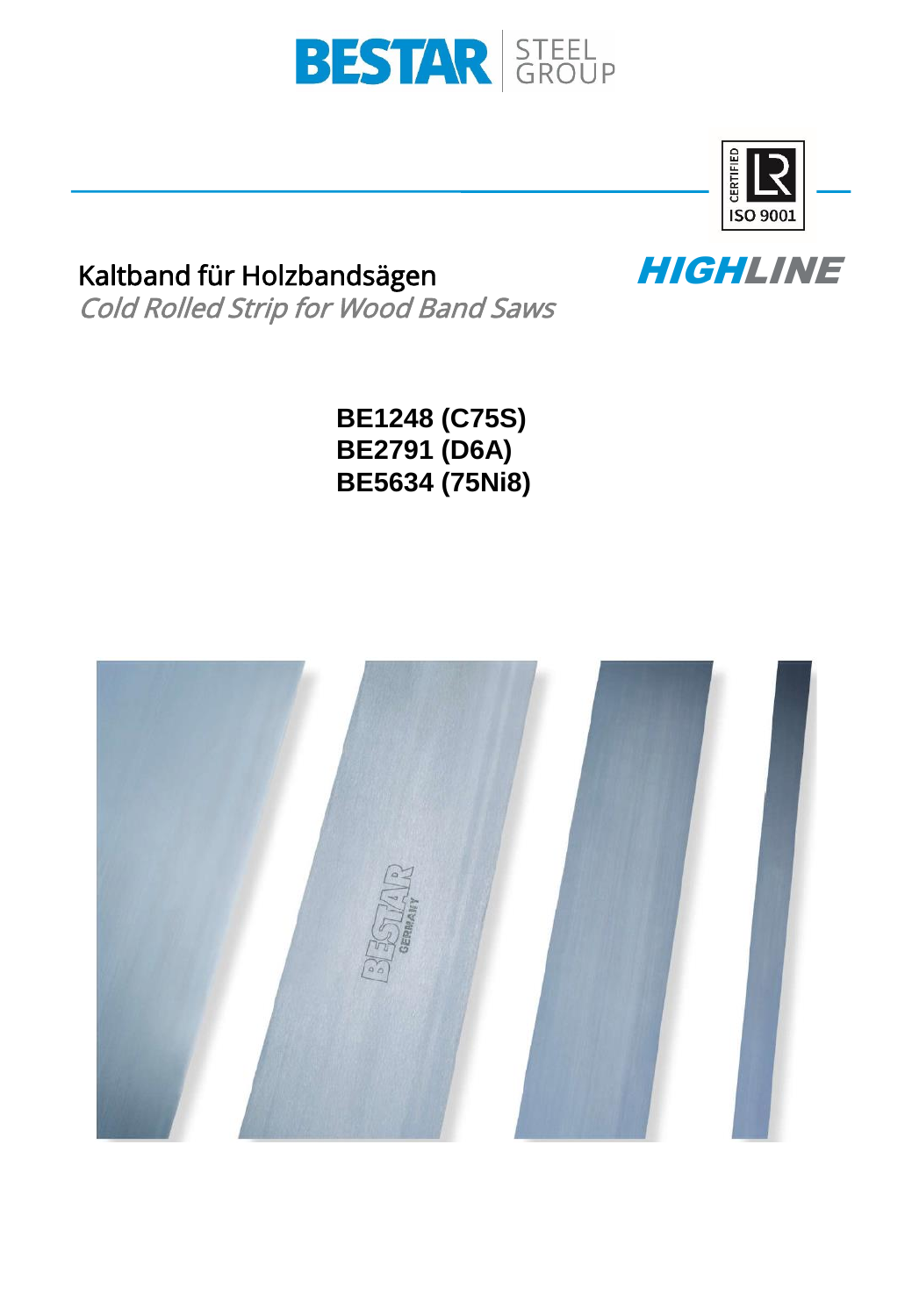

# Kaltband für Holzbandsägen

Cold Rolled Strip for Wood Band Saws





# Richtanalyse / Chemical Analysis (in %)

|                                           | $\mathbf c$ | Si                       | Mn                       | cr                       | Mo                           | $\mathbf v$    | Ni                           |
|-------------------------------------------|-------------|--------------------------|--------------------------|--------------------------|------------------------------|----------------|------------------------------|
| <b>BE1248</b><br>C75S                     | 0,70        | 0,10                     | 0,60                     |                          |                              |                |                              |
|                                           | -           | $\overline{\phantom{a}}$ | $\overline{\phantom{a}}$ | ۰                        | $\qquad \qquad \blacksquare$ |                | $\qquad \qquad \blacksquare$ |
| AISI 1075 / S 75 CM                       | 0,80        | 0,35                     | 0,90                     | 0,40                     | 0,10                         |                | 0,40                         |
|                                           |             |                          |                          |                          |                              |                |                              |
|                                           | 0,45        | 0,15                     | 0,60                     | 0,90                     | 0,90                         | 0,08           | 0,40                         |
| <b>BE2791</b><br>D <sub>6</sub> A         | ۰           | $\overline{\phantom{0}}$ | $\overline{\phantom{a}}$ | $\overline{\phantom{a}}$ | $\overline{\phantom{a}}$     | $\blacksquare$ | $\overline{\phantom{a}}$     |
|                                           | 0,50        | 0,30                     | 0,90                     | 1,20                     | 1,10                         | 0,15           | 0,70                         |
|                                           |             |                          |                          |                          |                              |                |                              |
| <b>BE5634</b><br>75Ni8<br><b>SKS 51 M</b> | 0,72        | 0,15                     | 0,30                     |                          |                              |                | 1,80                         |
|                                           |             |                          |                          |                          | -                            |                |                              |
|                                           | 0,78        | 0,35                     | 0,50                     | 0,15                     | 0,10                         |                | 2,10                         |
|                                           |             |                          |                          |                          |                              |                |                              |

| <b>BE8159</b><br>51 CrV4<br>AISI 6150 / SUP 10 | 0,47                     |      | 0,70                     | 0,90 | 0,10                     |  |
|------------------------------------------------|--------------------------|------|--------------------------|------|--------------------------|--|
|                                                | $\overline{\phantom{a}}$ |      | $\overline{\phantom{a}}$ | -    | $\overline{\phantom{a}}$ |  |
|                                                | 0,55                     | 0,40 | 1,10                     | 1,20 | 0,25                     |  |

*Abmessungsbereiche und Toleranzen unter Vorbehalt / Sizes and tolerances subject to reconfirmation*

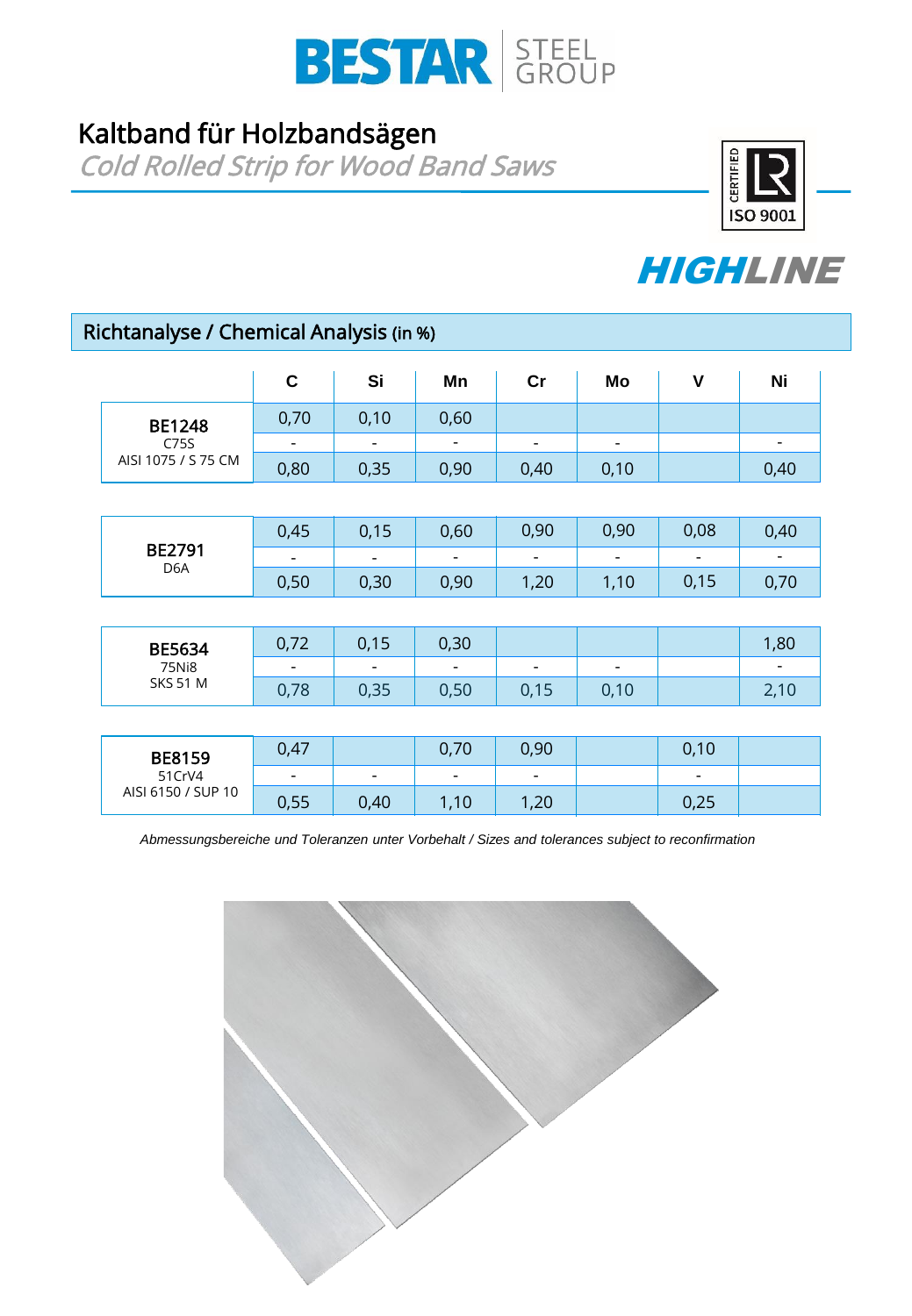

# **Kaltband für Holzbandsägen**

*Cold Rolled Strip for Wood Band Saws*

## **Oberflächen / Surface Options:**

- − weiß poliert / bright white polished (≤ 130 mm)
- − geschliffen / ground (> 130 mm)

### **Kanten / Edges:**

− 90° rechtwinklig angefaste Kanten 90° trapezoidal edges (rectangular chamfered edges)

## **Toleranzen / Tolerances:**

|                                       | Härte / Hardness: 44 HRC (+/- 1 HRC)                                    |                                                                                                       |  |
|---------------------------------------|-------------------------------------------------------------------------|-------------------------------------------------------------------------------------------------------|--|
|                                       | Dicke / Thickness: Breite / Width ≤ 130 mm                              |                                                                                                       |  |
|                                       |                                                                         | $+/- 0,025$ mm ( $\leq 1,10$ mm)<br>+/- 0,030 mm ( $\leq$ 1,50 mm)                                    |  |
|                                       | Breite / Width $> 130$ mm                                               |                                                                                                       |  |
|                                       |                                                                         | $+/- 0,030$ mm ( $\leq 1,50$ mm)<br>$+/-$ 0,035 mm ( $\leq$ 1,65 mm)<br>$+/-$ 0,050 mm ( $>$ 1,65 mm) |  |
| <b>Hohlform</b> / Flatness across:    | max. 0,10% der Breite / of Width                                        |                                                                                                       |  |
| Rauigkeit / Roughness:                | $R_a$ = max. 0,50 µm (≤ 130 mm)<br>$R_a = 0,40 - 0,80 \mu m$ (> 130 mm) |                                                                                                       |  |
| <b>Säbel</b> / Straightness of Edges: | $\leq$ 25 mm                                                            | max. 0,40 mm / 1000 mm<br>> 25 mm ≤ 60 mm max. 0,35 mm / 1000 mm                                      |  |
|                                       | $>60$ mm                                                                | max. 0,30 mm / 1000 mm<br>max. 1,20 mm / 2000 mm                                                      |  |
| Ring / Coil:<br>ID:                   | ca. / approx. 500 mm                                                    |                                                                                                       |  |

Ringgewicht / Coil Weight: Gewicht / Weight: max. 1000 kg

ca. / approx. 500 mm AD / OD: 750 mm - max. 1000 mm approx. 2,3 kg per mm/width

### **Sondertoleranzen auf Anfrage**

*Special Tolerances upon request*